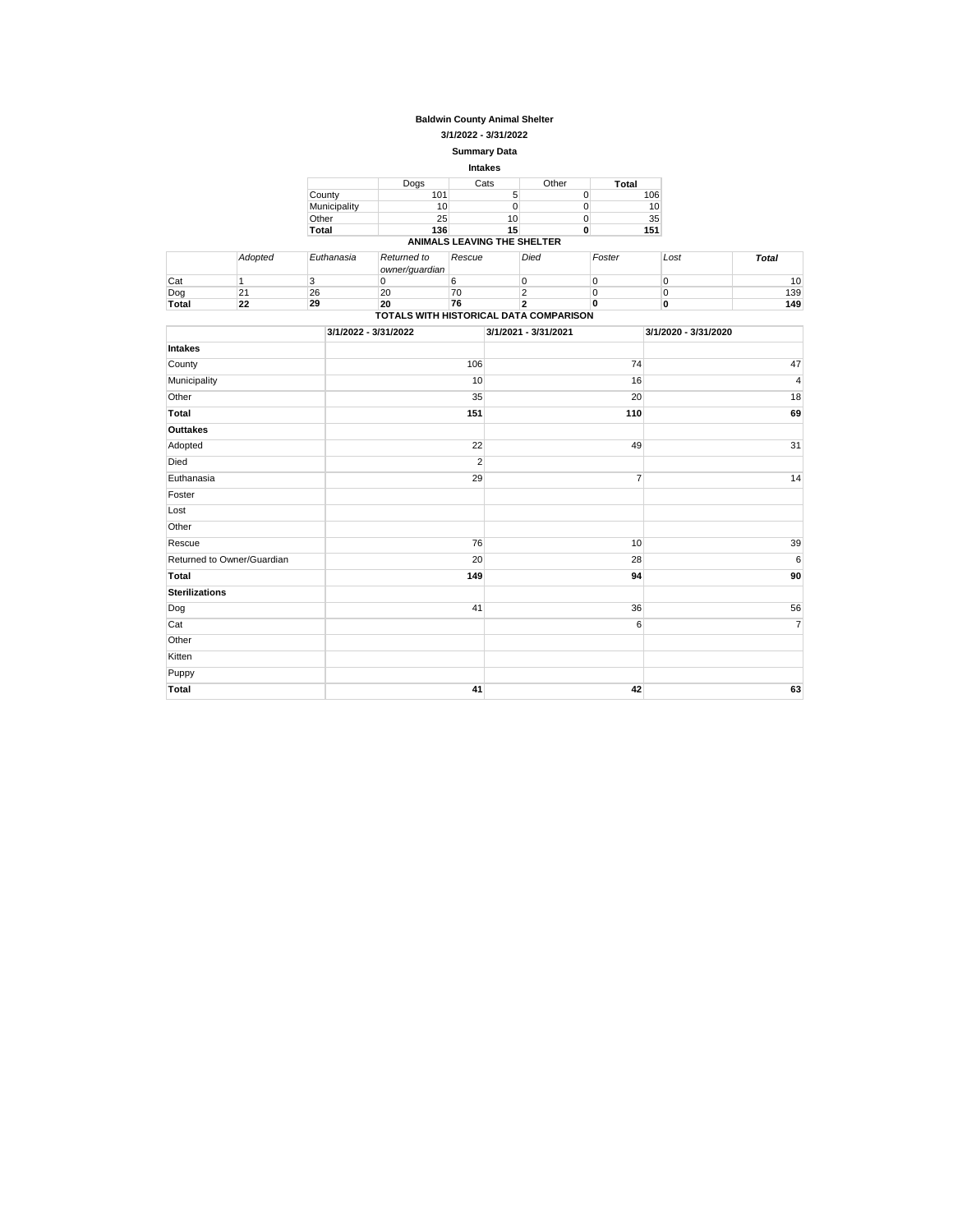|            |         |                    |                    | Spayed/                    |
|------------|---------|--------------------|--------------------|----------------------------|
| Date       | Id      | <b>Animal Name</b> | <b>Animal Type</b> | <b>Neutered</b>            |
| 03/03/2022 | 7887-22 | Leon               | Dog                | 03/03/2022                 |
| 03/03/2022 | 7928-22 | Jax                | Dog                | 03/04/2022                 |
| 03/04/2022 | 7934-22 | Kayla              | Dog                | 03/08/2022                 |
| 03/07/2022 | 7930-22 | Humphrey           | Dog                | 03/04/2022                 |
| 03/07/2022 | 7952-22 | St. Patrick        | Dog                | Came in Sterilized/Altered |
| 03/08/2022 | 7816-22 | Maybelle           | Dog                | 03/11/2022                 |
| 03/12/2022 | 7962-22 | Dublin             | Dog                | 03/11/2022                 |
| 03/12/2022 | 7967-22 | Ireland            | Dog                | 03/11/2022                 |
| 03/16/2022 | 7956-22 | Shamrock           | Dog                | 03/18/2022                 |
| 03/18/2022 | 7922-22 | Siri               | Dog                | Came in Sterilized/Altered |
| 03/18/2022 | 7662-21 | Daisy Boo          | Dog                | 03/21/2022                 |
| 03/18/2022 | 7632-21 | Elk                | Dog                | 02/22/2022                 |
| 03/21/2022 | 8042-22 | <b>KC</b>          | Dog                | 03/28/2022                 |
| 03/21/2022 | 8041-22 | Jordan             | Dog                | 03/28/2022                 |
| 03/22/2022 | 8093-22 | Tulip              | Dog                | 03/24/2022                 |
| 03/23/2022 | 8053-22 | Mae                | Dog                | 03/28/2022                 |
| 03/25/2022 | 7946-22 | Scooby doo         | Dog                | 03/07/2022                 |
| 03/25/2022 | 8074-22 | Mr.kitty           | Cat                | No                         |
| 03/25/2022 | 7883-22 | Henry              | Dog                | Came in Sterilized/Altered |
| 03/29/2022 | 7787-21 | Odie               | Dog                | 03/15/2022                 |
| 03/29/2022 | 8081-22 | Cindy              | Dog                | 03/30/2022                 |
| 03/30/2022 | 8066-22 | Minnie             | Dog                | No                         |

# **Outtake Detail for 3/1/2022 - 3/31/2022 Adopted**

Dog 21 Cat and the contract of the contract of the contract of the contract of the contract of the contract of the contract of the contract of the contract of the contract of the contract of the contract of the contract of the co

**Total 22**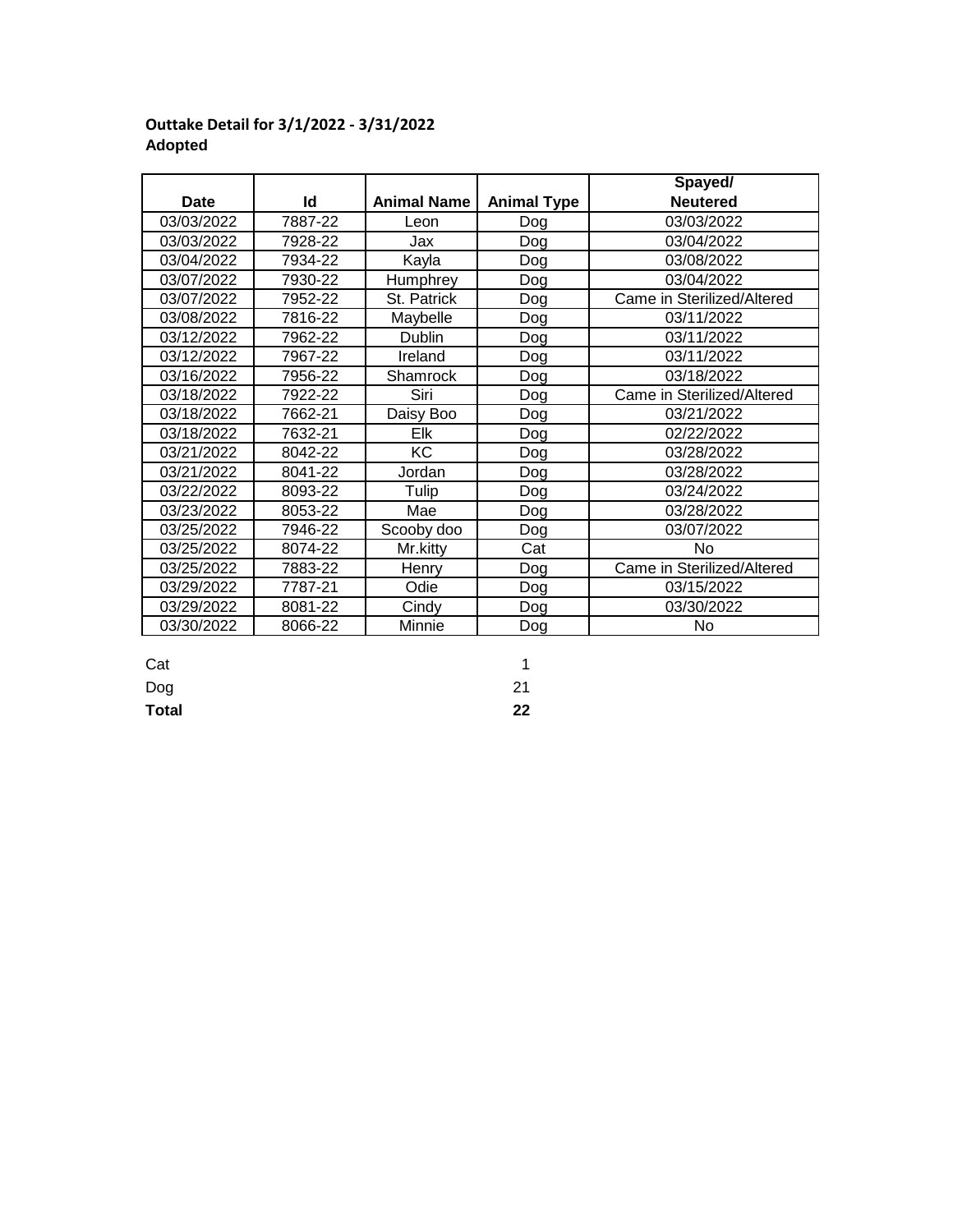## **Outtake Detail for 3/1/2022 - 3/31/2022 Died**

|            |         |                           |     | Spayed/         |
|------------|---------|---------------------------|-----|-----------------|
| Date       | Id      | Animal Name   Animal Type |     | <b>Neutered</b> |
| 03/03/2022 | 8058-22 | Panda                     | Dog | Unknown         |
| 03/03/2022 | 8060-22 | 3 Leg                     | Doa | Unknown         |
|            |         |                           |     |                 |

Dog 2 **Total 2**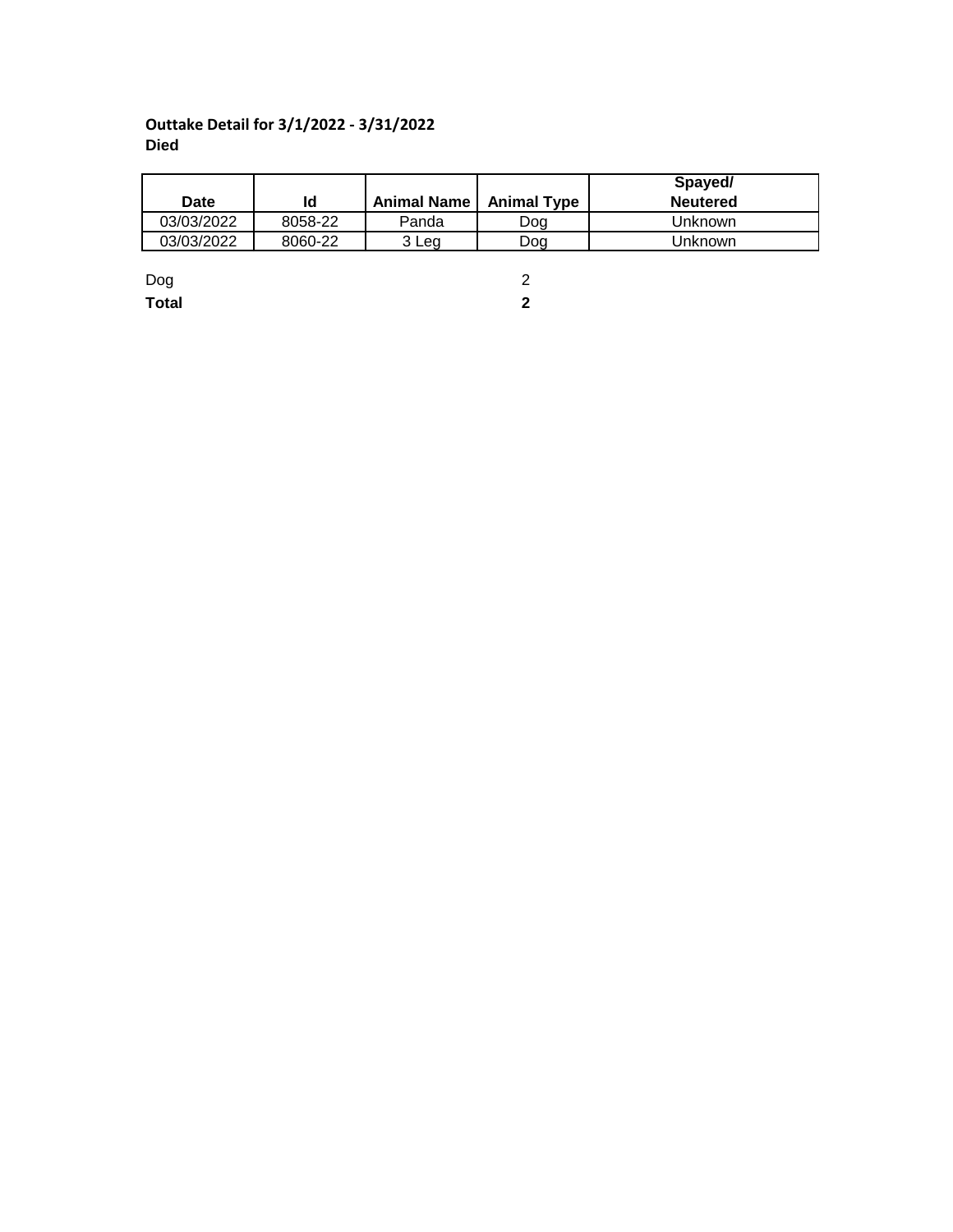#### **Date Id Reason Animal Name Animal Type**03/03/2022 | 7868-22 | Balto | Dog | Euthanasia, Aggressive 03/03/2022 | 7857-22 | Ruby | Dog | Euthanasia, Aggressive 03/03/2022 | 7935-22 | Krew | Dog | Euthanasia, Aggressive 03/03/2022 | 7823-22 | Carter | Dog | Euthanasia, Aggressive 03/03/2022 | 8059-22 | Orange | Cat | Euthanasia, Medical 03/04/2022 | 7814-22 | Ellie | Dog | Euthanasia, Aggressive 03/04/2022 | 7924-22 | Festive | Dog | Euthanasia, Aggressive 03/04/2022 | 7936-22 | Emma | Dog | Euthanasia, Aggressive 03/04/2022 | 7937-22 | Biscuit | Dog | Euthanasia, Aggressive 03/10/2022 8016-22 Zenith Cat Euthanasia, Medical 03/10/2022 | 7959-22 | Chrystal | Dog | Euthanasia, Aggressive 03/10/2022 | 7958-22 | Frosty | Dog | Euthanasia, Aggressive 03/11/2022 | 7675-21 | Shiny Star | Dog | Euthanasia, Aggressive 03/14/2022 7944-22 | Sierra | Dog | Euthanasia, Aggressive 03/18/2022 | 8040-22 | Tyrone | Dog | Euthanasia, Aggressive 03/18/2022 | 8044-22 | Dog 20 | Dog | Euthanasia, Aggressive 03/18/2022 | 8043-22 | Dog 4 | Dog | Euthanasia, Aggressive 03/18/2022 | 8045-22 | Dog 1 | Dog | Euthanasia, Aggressive 03/18/2022 8047-22 Dog 30 Dog Euthanasia, Aggressive 03/18/2022 | 8050-22 | Dog 29 | Dog | Euthanasia, Aggressive 03/19/2022 | 8038-22 | Dog 20 | Dog | Euthanasia, Aggressive 03/24/2022 | 7948-22 | Mcgill | Dog | Euthanasia, Aggressive 03/24/2022 | 7947-22 | Jeb | Dog | Euthanasia, Aggressive 03/24/2022 | 7975-22 | Darby | Dog | Euthanasia, Aggressive 03/25/2022 | 8111-22 | Smoke | Cat | Euthanasia, Medical 03/25/2022 7973-22 Leroy Dog Euthanasia, Aggressive 03/31/2022 | 8072-22 | Jupitar | Dog | Euthanasia, Aggressive 03/31/2022 | 8073-22 | Saturn | Dog | Euthanasia, Aggressive 03/31/2022 | 7976-22 | Collen | Dog | Euthanasia, Aggressive Saturn Collen Smoke Leroy Jupitar Mcgill Dog Darby  $D$ og 30 Dog 29 Dog 20 Dog  $20$  $Dog<sub>4</sub>$ Dog  $1$ Shiny Star Sierra Tyrone Zenith Chrystal Frosty Festive Emma **Biscuit** Carter Orange Ellie Balto Ruby Krew

### **Outtake Detail for 3/1/2022 - 3/31/2022 Euthanasia**

Cat 3

Dog 26

**Total 29**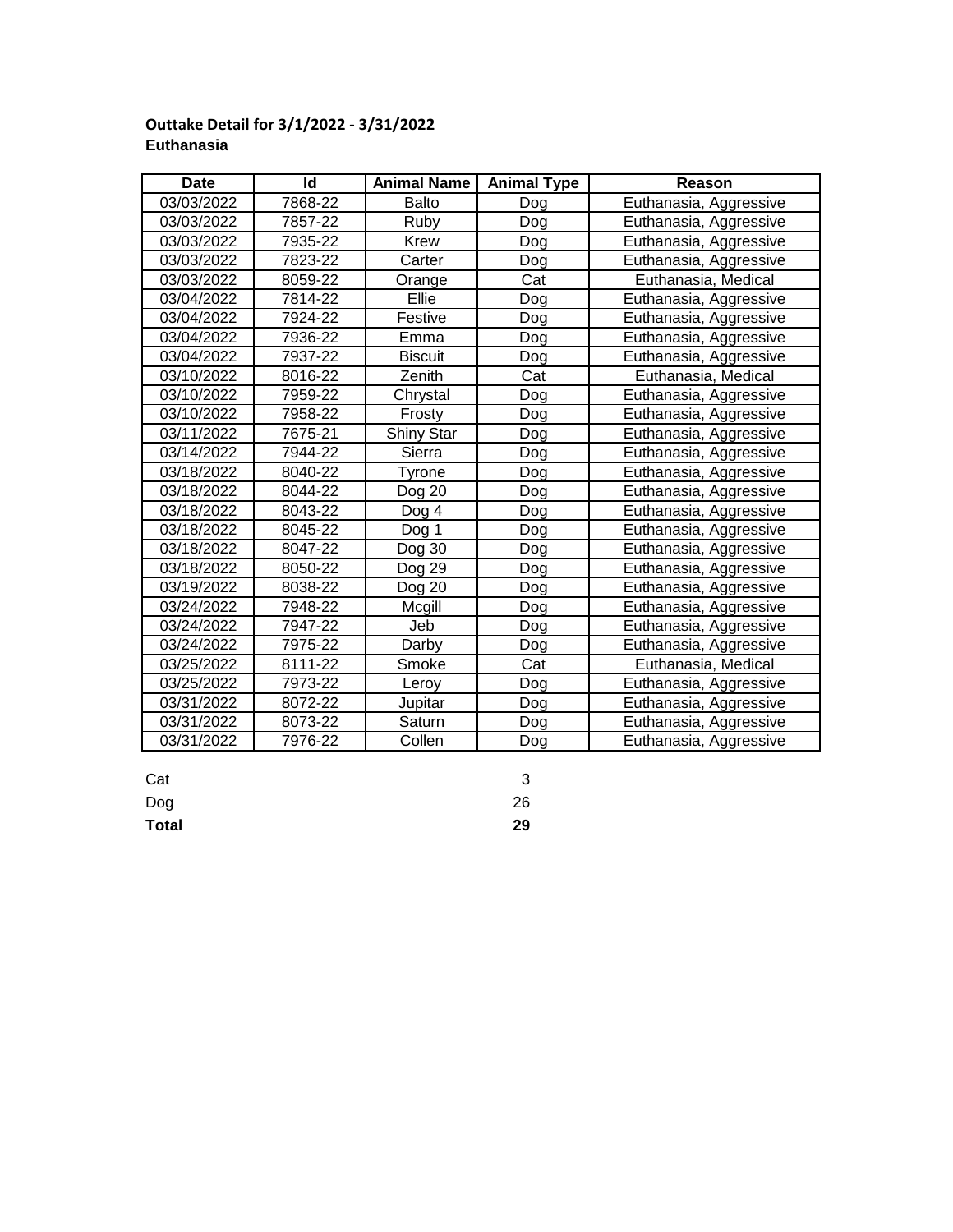# **Outtake Detail for 3/1/2022 - 3/31/2022 Rescue**

|                          |                    |                         |                    |                                                            | Spayed/                    |
|--------------------------|--------------------|-------------------------|--------------------|------------------------------------------------------------|----------------------------|
| Date                     | ld                 | Animal Name             | <b>Animal Type</b> | Person/Organization                                        | Neutered                   |
| 03/03/2022               | 7932-22            | Renegade                | Dog                | All About Dogs                                             | No                         |
| 03/07/2022               | 8003-22            | Dog 11 Bandit           | Dog                | The pretty pittie committee                                | Unknown                    |
| 03/07/2022               | 8002-22            | Dog 19/BG               | Dog                | The pretty pittie committee                                | Unknown                    |
| 03/07/2022               | 8001-22            | Dog 27                  | Dog                | The pretty pittie committee                                | No                         |
| 03/07/2022<br>03/07/2022 | 7992-22<br>7995-22 | Puppy F                 | Dog<br>Dog         | The pretty pittie committee                                | No<br>No                   |
| 03/07/2022               | 7996-22            | Puppy E<br>Puppy D      | Dog                | The pretty pittie committee<br>The pretty pittie committee | No                         |
| 03/07/2022               | 7998-22            | Puppy C                 | Dog                | The pretty pittie committee                                | <b>No</b>                  |
| 03/07/2022               | 8012-22            | Sprite dog 17           | Dog                | The pretty pittie committee                                | No                         |
| 03/07/2022               | 7993-22            | Puppy G                 | Dog                | The pretty pittie committee                                | No                         |
| 03/07/2022               | 7994-22            | Puppy H                 | Dog                | The pretty pittie committee                                | No                         |
| 03/07/2022               | 7938-22            | Ursula                  | Dog                | The pretty pittie committee                                | No                         |
| 03/07/2022               | 7968-22            | Galaway                 | Dog                | The pretty pittie committee                                | <b>No</b>                  |
| 03/07/2022               | 7970-22            | wexford                 | Dog                | The pretty pittie committee                                | No                         |
| 03/07/2022               | 7963-22            | Rainbow                 | Dog                | The pretty pittie committee                                | No                         |
| 03/07/2022               | 7964-22            | Paddy                   | Dog                | The pretty pittie committee                                | No                         |
| 03/07/2022               | 8009-22            | Dog 14                  | Dog                | The pretty pittie committee                                | Unknown                    |
| 03/07/2022               | 8008-22            | Dog 7                   | Dog                | The pretty pittie committee                                | Unknown                    |
| 03/07/2022               | 8007-22            | Dog 28                  | Dog                | The pretty pittie committee                                | Unknown                    |
| 03/07/2022               | 8006-22            | Dog 31                  | Dog                | The pretty pittie committee                                | Unknown                    |
| 03/07/2022               | 8005-22            | Dog 16                  | Dog                | The pretty pittie committee                                | Unknown                    |
| 03/07/2022               | 8004-22            | Dog 13                  | Dog                | The pretty pittie committee                                | Unknown                    |
| 03/07/2022               | 7987-22            | Puppy6                  | Dog                | The pretty pittie committee                                | No                         |
| 03/07/2022               | 7989-22<br>8025-22 | Puppy I                 | Dog                | The pretty pittie committee                                | No<br>No                   |
| 03/07/2022               |                    | Dog2<br>Snowball / Dog  | Dog<br>Dog         | The pretty pittie committee                                | No                         |
| 03/07/2022<br>03/07/2022 | 8027-22<br>8018-22 | Dog 12                  | Dog                | The pretty pittie committee<br>The pretty pittie committee | No                         |
| 03/07/2022               | 8019-22            | Dog 10                  | Dog                | The pretty pittie committee                                | No                         |
| 03/07/2022               | 8022-22            | puppy j                 | Dog                | The pretty pittie committee                                | No                         |
| 03/07/2022               | 7997-22            | Puppy A                 | Dog                | The pretty pittie committee                                | No                         |
| 03/07/2022               | 7991-22            | Puppy 3                 | Dog                | The pretty pittie committee                                | No                         |
| 03/07/2022               | 7985-22            | Puppy 1                 | Dog                | The pretty pittie committee                                | No                         |
| 03/07/2022               | 7988-22            | Puppy 4                 | Dog                | The pretty pittie committee                                | No                         |
| 03/07/2022               | 7990-22            | Puppy <sub>2</sub>      | Dog                | The pretty pittie committee                                | No                         |
| 03/07/2022               | 8036-22            | Dog 9                   | Dog                | The pretty pittie committee                                | Unknown                    |
| 03/07/2022               | 8033-22            | Dog 26                  | Dog                | The pretty pittie committee                                | Came in Sterilized/Altered |
| 03/07/2022               | 8034-22            | Dog 28                  | Dog                | The pretty pittie committee                                | No                         |
| 03/07/2022               | 8029-22            | Dog 15                  | Dog                | The pretty pittie committee                                | No                         |
| 03/07/2022               | 8032-22            | Dog 22                  | Dog                | The pretty pittie committee                                | No                         |
| 03/07/2022               | 8026-22            | Maggie                  | Dog                | The pretty pittie committee                                | No                         |
| 03/07/2022               | 7982-22            | Cassidy                 | Dog                | The pretty pittie committee                                | No                         |
| 03/08/2022               | 8011-22            | Puppy                   | Dog                | The pretty pittie committee                                | No                         |
| 03/08/2022               | 8037-22            | Mogie/Dog 23            | Dog                | The pretty pittie committee                                | Unknown                    |
| 03/08/2022               | 7960-22            | Teddy                   | Dog                | North Baldwin Animal Shelter                               | No                         |
| 03/08/2022               | 8030-22            | Dog 5                   | Dog                | The pretty pittie committee                                | No                         |
| 03/08/2022               | 8035-22            | Dog 8                   | Dog                | The pretty pittie committee                                | Unknown                    |
| 03/08/2022               | 8021-22            | Dog 9                   | Dog                | The pretty pittie committee                                | No                         |
| 03/08/2022<br>03/08/2022 | 8023-22<br>7999-22 | Dogs 8<br>Puppy B       | Dog<br>Dog         | The pretty pittie committee<br>The pretty pittie committee | No<br>No                   |
| 03/08/2022               | 8014-22            | Dog 21                  | Dog                | The pretty pittie committee                                | No                         |
| 03/08/2022               | 8000-22            | Dog 24                  | Dog                | The pretty pittie committee                                | No                         |
| 03/08/2022               | 7986-22            | Puppy 5                 | Dog                | The pretty pittie committee                                | No                         |
| 03/08/2022               | 8024-22            | Dog 6                   | Dog                | The pretty pittie committee                                | No                         |
| 03/10/2022               | 7494-21            | Freddy                  | Dog                | Greater Birmingham Humane Society                          | Came in Sterilized/Altered |
|                          |                    |                         |                    |                                                            |                            |
| 03/10/2022               | 7831-22            | Piper                   | Dog                | Greater Birmingham Humane Society                          | 02/15/2022                 |
| 03/10/2022               | 7888-22            | <b>Brian</b>            | Dog                | Greater Birmingham Humane Society                          | No                         |
|                          |                    |                         |                    |                                                            |                            |
| 03/10/2022               | 7927-22            | Caleb                   | Dog                | Greater Birmingham Humane Society                          | No                         |
| 03/10/2022               | 7920-22            | Cyclone                 | Dog                | Greater Birmingham Humane Society                          | 03/04/2022                 |
| 03/10/2022               | 7833-22            | Magenta                 | Dog                | Greater Birmingham Humane Society                          | No                         |
|                          |                    |                         |                    |                                                            |                            |
| 03/10/2022               | 7951-22            | Lucky charm             | Dog                | Greater Birmingham Humane Society                          | No                         |
| 03/10/2022               | 7830-22            | Aurora                  | Dog                | Greater Birmingham Humane Society                          | No                         |
| 03/10/2022               | 7912-22            | Kena                    | Dog                | Greater Birmingham Humane Society                          | 03/07/2022                 |
|                          |                    |                         |                    |                                                            |                            |
| 03/10/2022               | 7826-22            | <b>Butch</b>            | Dog                | Greater Birmingham Humane Society                          | No                         |
| 03/11/2022               | 7784-21            | Ralph                   | Dog                | The pretty pittie committee                                | 02/18/2022                 |
| 03/21/2022               | 7884-22            | McDonald                | Dog                | The pretty pittie committee                                | Came in Sterilized/Altered |
| 03/21/2022               | 7940-22            | Laylay                  | Dog                | The pretty pittie committee                                | 03/10/2022                 |
| 03/21/2022               | 7143-21            | Moose                   | Dog                | The pretty pittie committee                                | 08/10/2021                 |
| 03/30/2022               | 8039-22            | Pot of Gold             | Dog                | The pretty pittie committee                                | No                         |
| 03/30/2022               | 7971-22            | Clover                  | Dog                | The pretty pittie committee                                | 03/17/2022                 |
| 03/30/2022<br>03/30/2022 | 8068-22            | Mrs Milkway             | Dog                | The pretty pittie committee                                | Unknown                    |
|                          | 8103-22<br>8102-22 | Jolly rancher           | Cat                | The Haven<br>The Haven                                     | No<br>No                   |
| 03/30/2022<br>03/30/2022 | 8101-22            | <b>Smarties</b><br>Twix | Cat<br>Cat         | The Haven                                                  | No                         |
| 03/30/2022               | 8100-22            | <b>Skittles</b>         | Cat                | The Haven                                                  | No                         |
| 03/30/2022               | 8099-22            | Sweet Pea               | Cat                | The Haven                                                  | No                         |
| 03/31/2022               | 8104-22            | Sour patch              | Cat                | The Haven                                                  | No                         |
|                          |                    |                         |                    |                                                            |                            |

Cat 6

Dog 70 **Total 76**